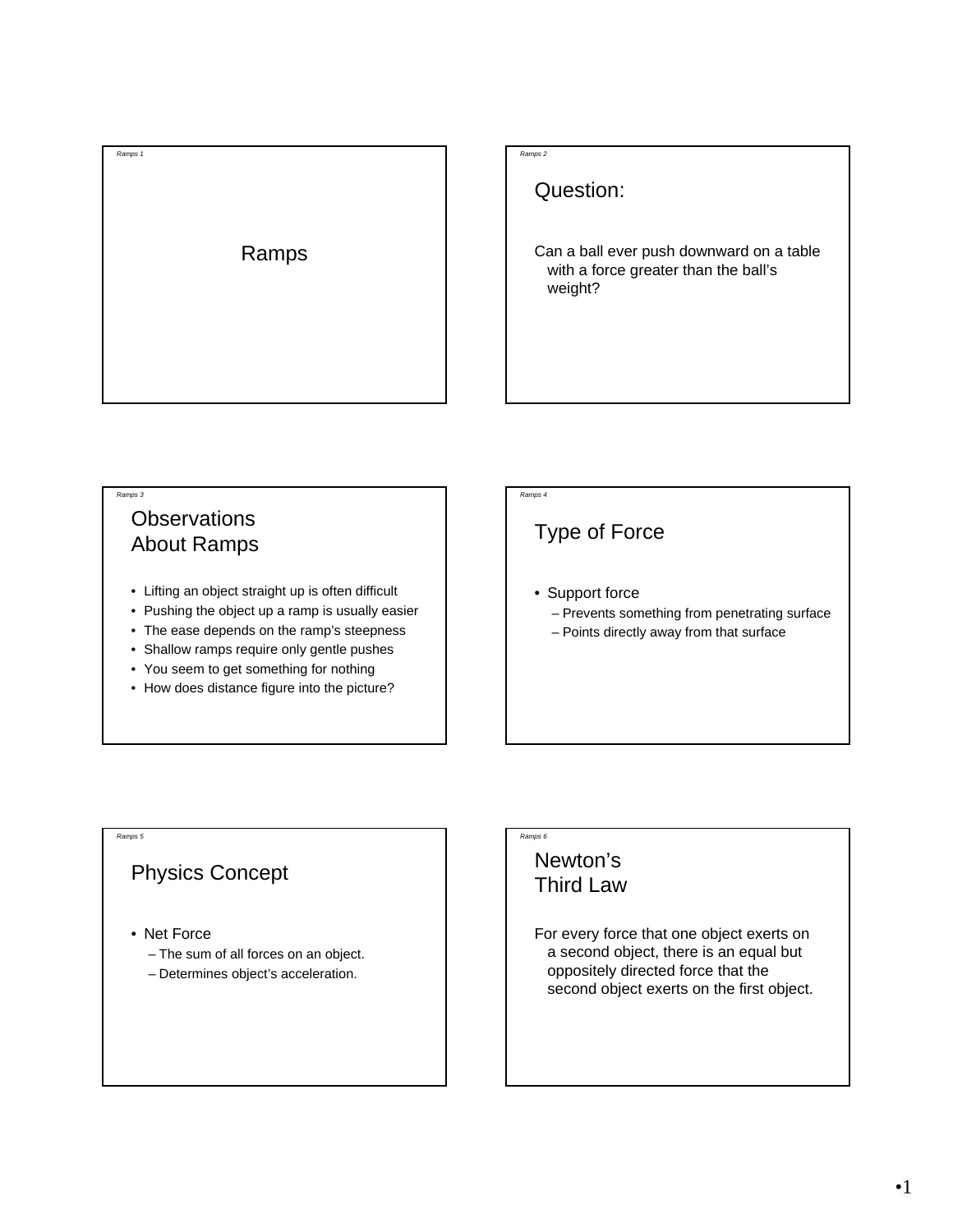#### *Ramps 7*

#### Experiment:

If you push on a friend who is moving away from you, how will the force you exert on your friend compare to the force your friend exerts on you?

- 1. You push harder
- 2. Your friend pushes harder
- 3. The forces are equal in magnitude

# *Ramps 8*

#### Forces Present Part 1:

- 1. On ball due to gravity (its weight)
- 2. On ball due to support from table
- 3. On table due to support from ball

All three forces have the same magnitude for the stationary ball





## Question:

*Ramps 11*

Can a ball ever push downward on a table with a force greater than the ball's weight?

#### Two Crucial Notes:

*Ramps 12*

- While the forces two objects exert on one another must be equal and opposite, the net force on each object can be anything.
- Each force within an equal-but-opposite pair is exerted on a different object, so they don't cancel directly.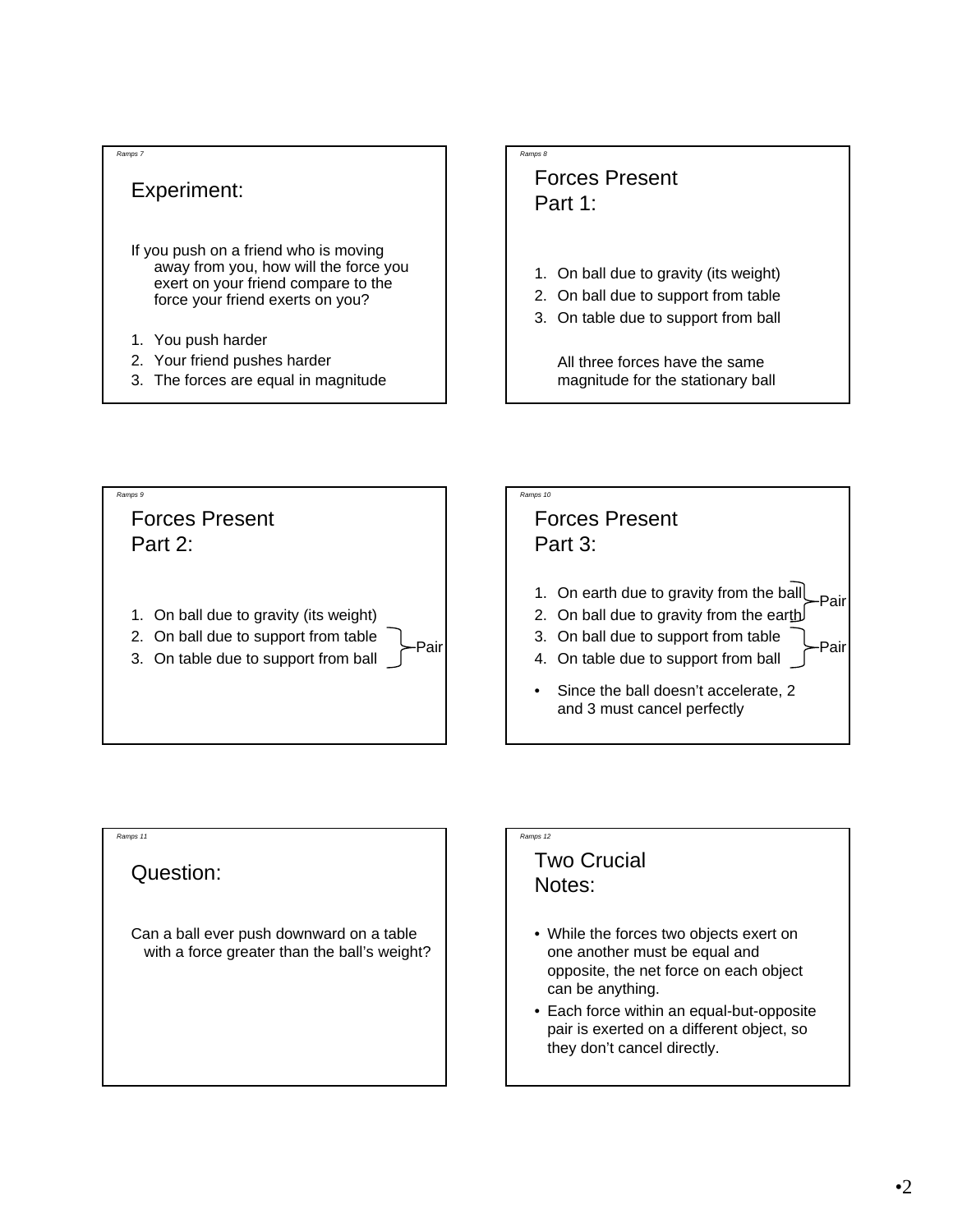## Physical **Quantities**

• Energy

*Ramps 13*

- A conserved quantity
- The capacity to do work
- Work
	- The mechanical means of transferring energy
	- $-$  work = force  $\cdot$  distance
		- (where force and distance in same direction)